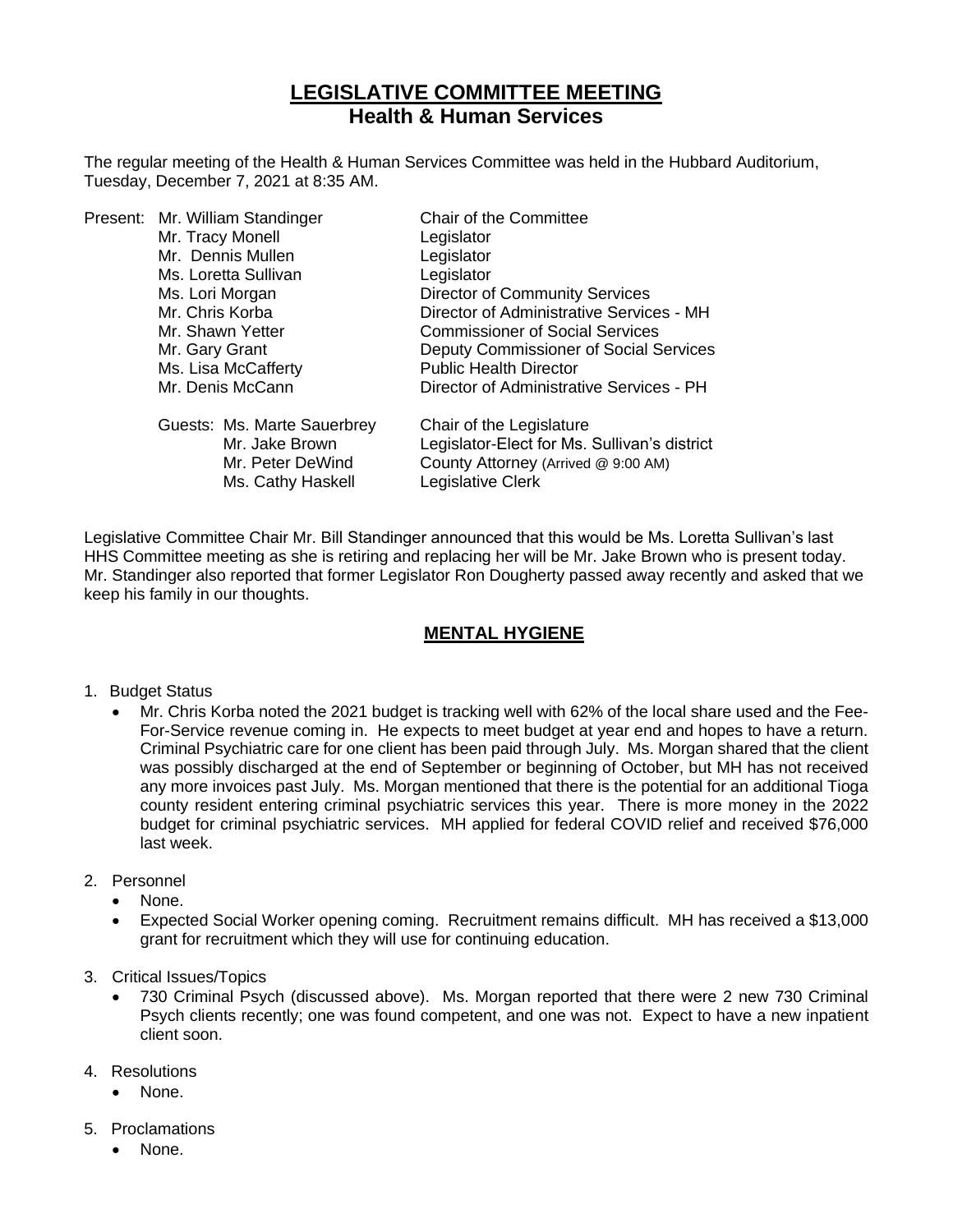### **SOCIAL SERVICES**

Commissioner Yetter discussed caseloads, programmatic highlights, and personnel changes.

- 1. Budget
	- Mr. Gary Grant shared that the 2021 budget is running at or under in most program areas. Foster Care lines continue to remain high. The 2022 budget reflects the higher costs. He expects to have a return to local share at the end of the year. The cars that were ordered in July have not come in and he may need to re-appropriate the funding for next year. Commissioner Yetter stated that the community has stepped up to donate gifts for the foster care and preventive services kids.
- 2. Caseloads
	- During November, Cash Assistance increased 2 cases, with Family Assistance remaining flat and Safety Net increasing 2 cases. Cash Assistance is down 15% for the year.
	- MA-Only increased 20 cases.
	- MA-SSI remained flat.
	- Total Individuals on Medicaid increased 17 cases to 3,774.
	- SNAP cases increased 25 cases.
	- Day Care increased 9 cases.
	- Services increased 5 cases. The number of kids in foster care is higher than in years' past. A lot are substance abuse related. Between DSS and local agencies, placement is getting better after the height of the pandemic.
	- See Caseload Summary.
- 3. Programmatic Highlights
- Tioga Career Center Report attached. Unemployment in Tioga County remains below the state and federal averages. There continue to be lots of job openings in Tioga County.
- 4. Personnel Changes
	- Amy Link, AAII at SCU, was hired effective 11/8/2021.
	- Marley Norton, Caseworker, was hired back effective 11/8/2021.
	- Eric Silvanic was promoted to Case Supervisor, Grade B, effective 11/8/2021.
	- Paulina Amaro Santiago, OS1, Seasonal HEAP, last day 11/22/2021.
- 5. Resolutions
	- None.
- 6. Proclamations
	- None.

Legislator Standinger asked for a motion to approve the October 5, 2021 HHS Committee minutes as written. Motion made by Legislator Mullen. Seconded by Legislator Sullivan. Motion Carried.

## **PUBLIC HEALTH**

Ms. Lisa McCafferty presented highlights, and resolutions.

- 1. Personnel
	- None.
- 2. Program Comments
	- Agency Report for November 2021 was forwarded to the Committee.